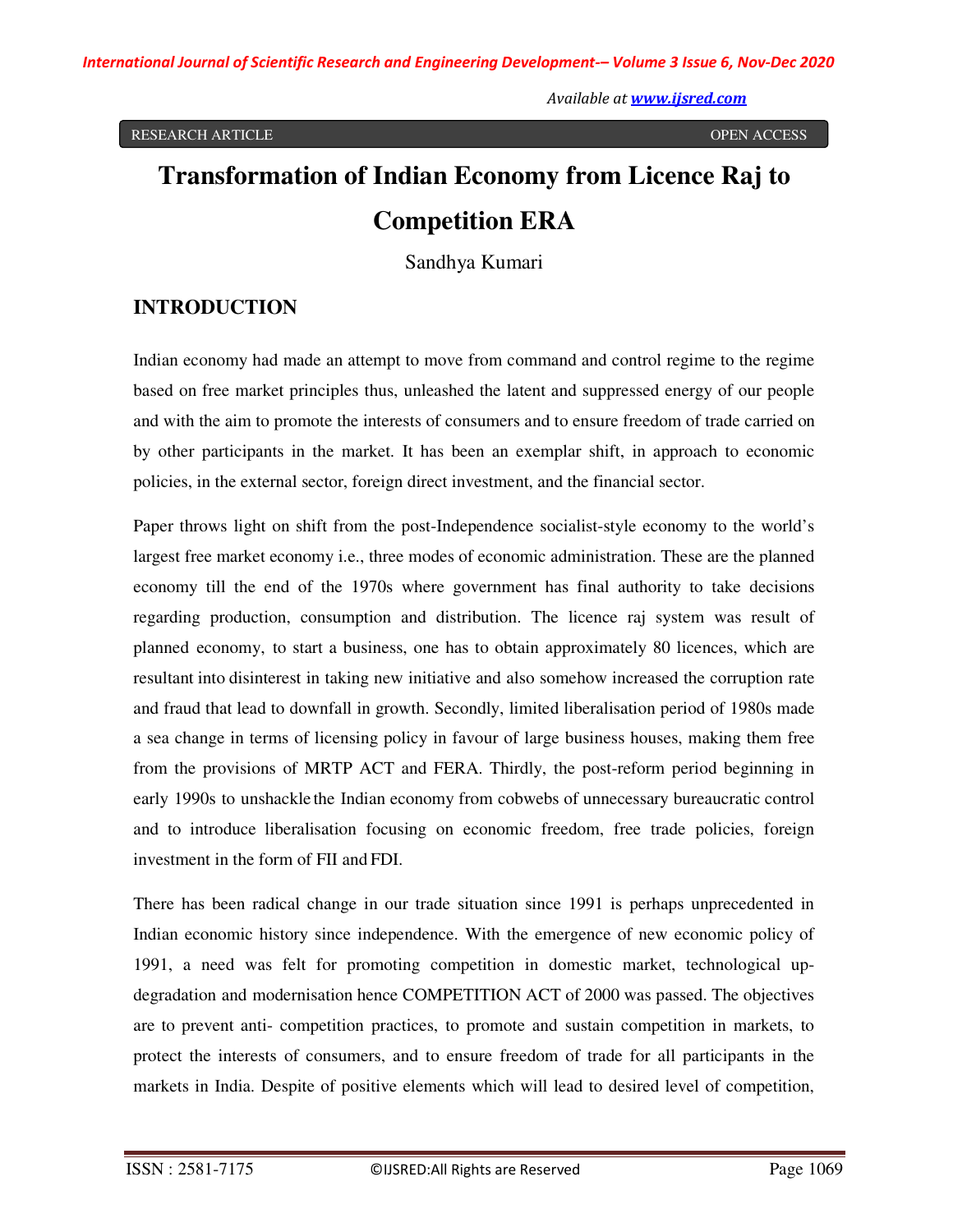the negative elements in this act will reduce or eliminate any obstacle that stand in a way of fuller competition. The main questions authors would discuss in this paper is how in the present milieu of competitive environment, competition is key to survival of a business which is surrounded by rivals from within and without? What are the economic challenges India still faces in pushing ahead with reforms so that it remains not just the world's biggest free market democracy, but so that it becomes the most exciting and dynamic one, are largely political?

## **Pre-1991 Economy**

Economy of India in pre-British era had been self-sufficient agricultural and rural in character. Country was prominent in the world for its handicraft industries in cotton and silk textiles, metal and precious stone works etc.<sup>1</sup> At the drawn of the independence from the British colonial rule, Indian economy was in shattering, state mass population of poor, illiterate and unemployed sections of the society was looking towards the national leaders of that period for building a new India which could provide positive hopes to them. $<sup>2</sup>$ </sup>

Indian economic environment after centuries of external subjugation has unwaveringly undergone a drastic change due to the government policies. The Indian national congress under the inspiration of charismatic Prime Minister Pt. Jawaharlal Nehru was in favour of a greater role of government in all activities of development for achieving social justice. He paved the way for creation of a large base and scope for public sector by introducing the First Industrial Policy Resolution in 1948 and sets up the national planning committee which advocated that state should own and control all means of production.<sup>3</sup> This could lift up the socio- economic and growth of the country as enshrined in  $2<sup>nd</sup>$  five year plan (the Nehru-Mahalanobis strategy of industrial development through capital goods and heavy industries), this strategy emphasised investment in the heavy industries to achieve industrialisation which was assumed to be the basic condition for rapid economic development. Hence, planned industrialization became a major doctrine for tackling economic backwardness in developing countries.<sup>4</sup> The planners felt that immense natural and human resources of the country was ideally suited for industries, resources should therefore be applied more towards development of industry rather than to agriculture sector. Indian agriculture was suffering from heavy population pressure on land. Marginal productivity of labour on land was zero and negative. This pressure on land could reduce by shifting surplus population to industrial sector. The setting up and expansion of the industrial sector became necessary condition for raising national product. Rapid industrialisation was an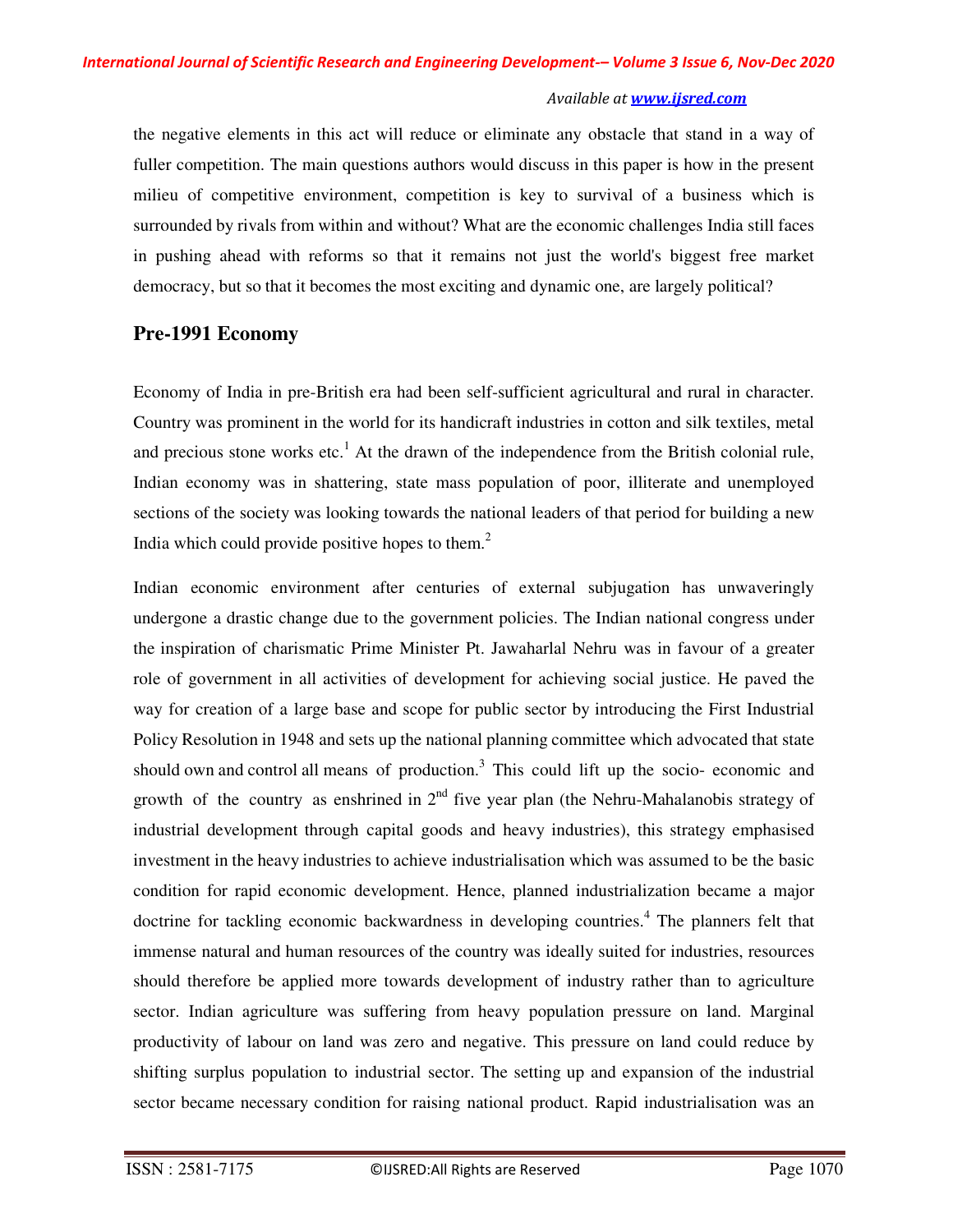essential condition for the development of not only agriculture sector but also the other sectors. With the expansion of industrial sector and the shifting of labour from rural to urban areas, the demand of food grains and agriculture raw materials would increase. At the same time increased production and supply of fertilizers, pesticides, agricultural machinery etc. would help in the expansion of agriculture production. Hence the growth of industrialisation and expansion of market there would be expansion of trade and commerce in transportation, in banking and finance etc. $5$ 

Although the Nehru model of development provided a tremendous role for public sector undertakings but also left some field for private sector to bloom. Since the adoption of first Industrial Policy Resolution in 1948 significant development took place in India. According to this policy industries were be kept under three- public sector, private sector and the joint sector. Hence, it contemplated a mixed economy. Later on, in the second industrial policy replacing policy of 1956 gave a new classification of industries. The first category comprised industry which would be solely owned by the state i.e., 17 industries under state control –arms and ammunitions, atomic energy, iron and steel, heavy casting and forgoing of iron and steel; machinery required for iron and steel production, for minings, for machine tool manufactures etc, heavy electrical industries, coal; mineral oils, mining; iron ore and other important minerals like copper, lead and zinc;

aircraft; air transport, railways, ship building; telephone, telegraph and wireless equipment; generation and distribution of electricity.

The second category consisted of industries which the private sector could supplement the efforts of the state sector, with the state taking sole responsibility for starting new units; there were twelve industries – other mining industries, aluminium and other non ferrous metals not included in category 1; machine tools, ferroalloys and tool steels, the chemical industry; antibiotics and other essential drugs; fertilizers; synthetic rubber, carbonization of coal; chemical pulp; road transport and sea transport.

The third category consisted of remaining industries which were to be in private sector. Despite of having a separate category of private sector yet it was kept under the state control through licenses. Under the Industries (development and regulation) act 1951 which was passed to implement the industrial policy resolution of 1948 and to empower the government to take necessary steps to regulate the pattern of industrial development through licensing.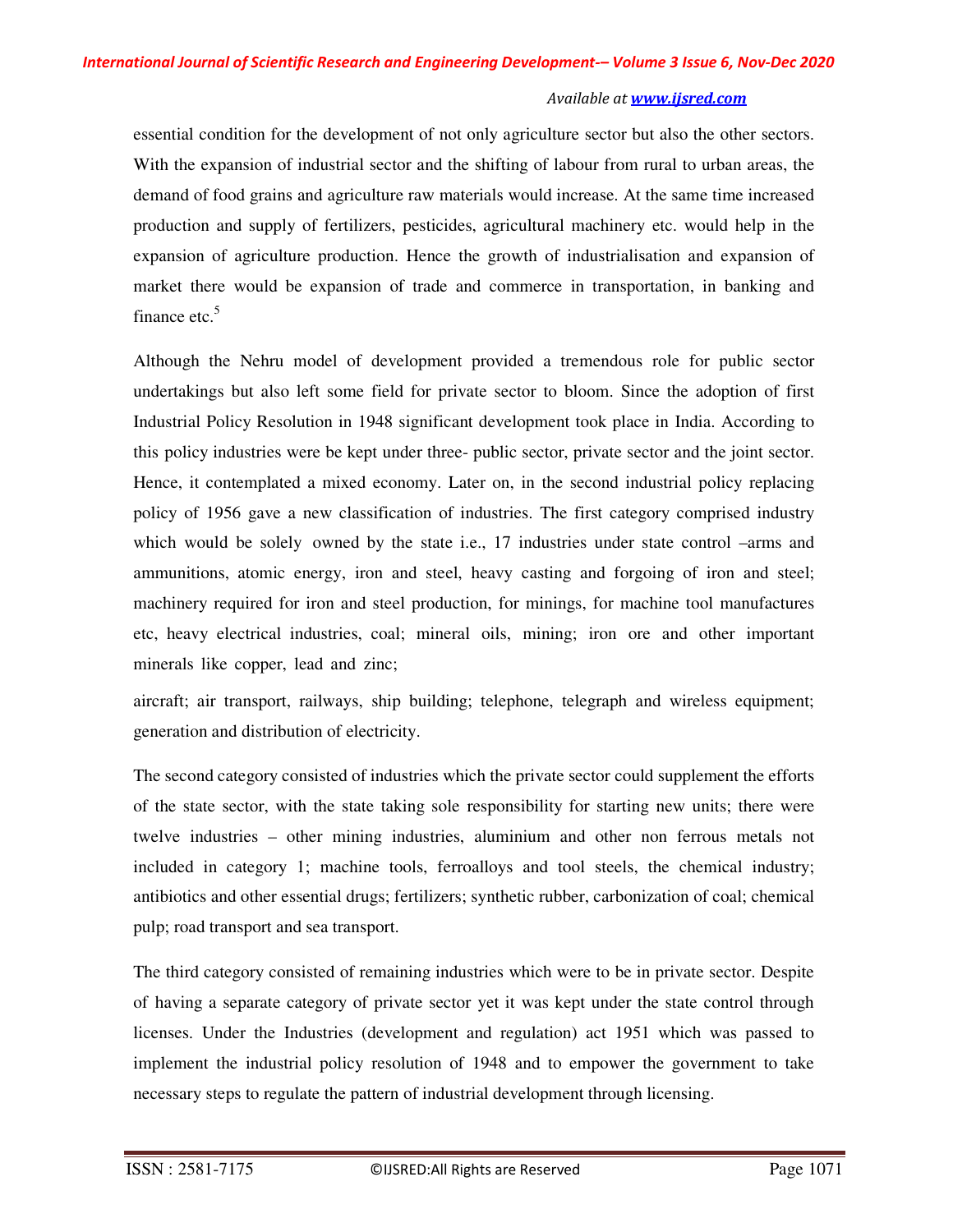Licence raj was the outcome of Indian planned economy where each and every aspect is controlled by states and central government. It was required to

- (i) establish a new factory,
- (ii) carry on business in an existing unlicensed factory
- (iii) significantly expand an existing factory capacity,
- (iv) start a new product line and
- (v) Change location.

No new industry was allowed unless a license was obtained from the government. This policy was used to promote industries in backward areas, it was easier to obtain license if the industrial unit was established in backward area. Apart from this they also got concessions such as tax benefits and electricity at lower tariff. Even the existing industries have to obtain license to expand its production or to diversify their activities. This was basically meant to keep check that quantity of goods produced should not be more than it is required in the economy i.e., licensing became the key means of allocating production targets set out in the 2nd five year plan and in  $3<sup>rd</sup>$ year plan which continued on the same strategy with tremendous investment in heavy industries, but the deficiency of target operated a failure of planning. However, the point that needs to be highlighted is that industrial targets influenced industrial growth significantly but they could not determine it. Shortfall in available inputs and foreign exchange, delayed execution, exigencies of the licensing procedure itself and similar factors often held up fulfilment of targets by holding up licensing or installation of licensed capacities or their utilization to achieve target levels of production. The reliance on licensing could restrict but not encourage investments by the private sector in fulfilment of the targets.

Applications for industrial licenses were made to the Ministry of Industrial Development and then reviewed by an inter-ministerial Licensing Committee. The bureaucratic nature of licensing policy imposed a substantive administrative burden on firms and increased corruptions. There was also considerable uncertainty that whether license application would be approved within the time frame or not. For example 35% of licenses were rejected between 1959 and 1960. Delays in approval process were common and of indefinite length. The Licensing Committee reviewed applications on a sequential, first-come, first-served basis, and since the 2nd-year plans laid down targets or ceilings for industrial capacity, this provided an incentive for pre-emptive license applications. This system favoured the larger industrial houses (e.g. Birla, J.K. and Tata)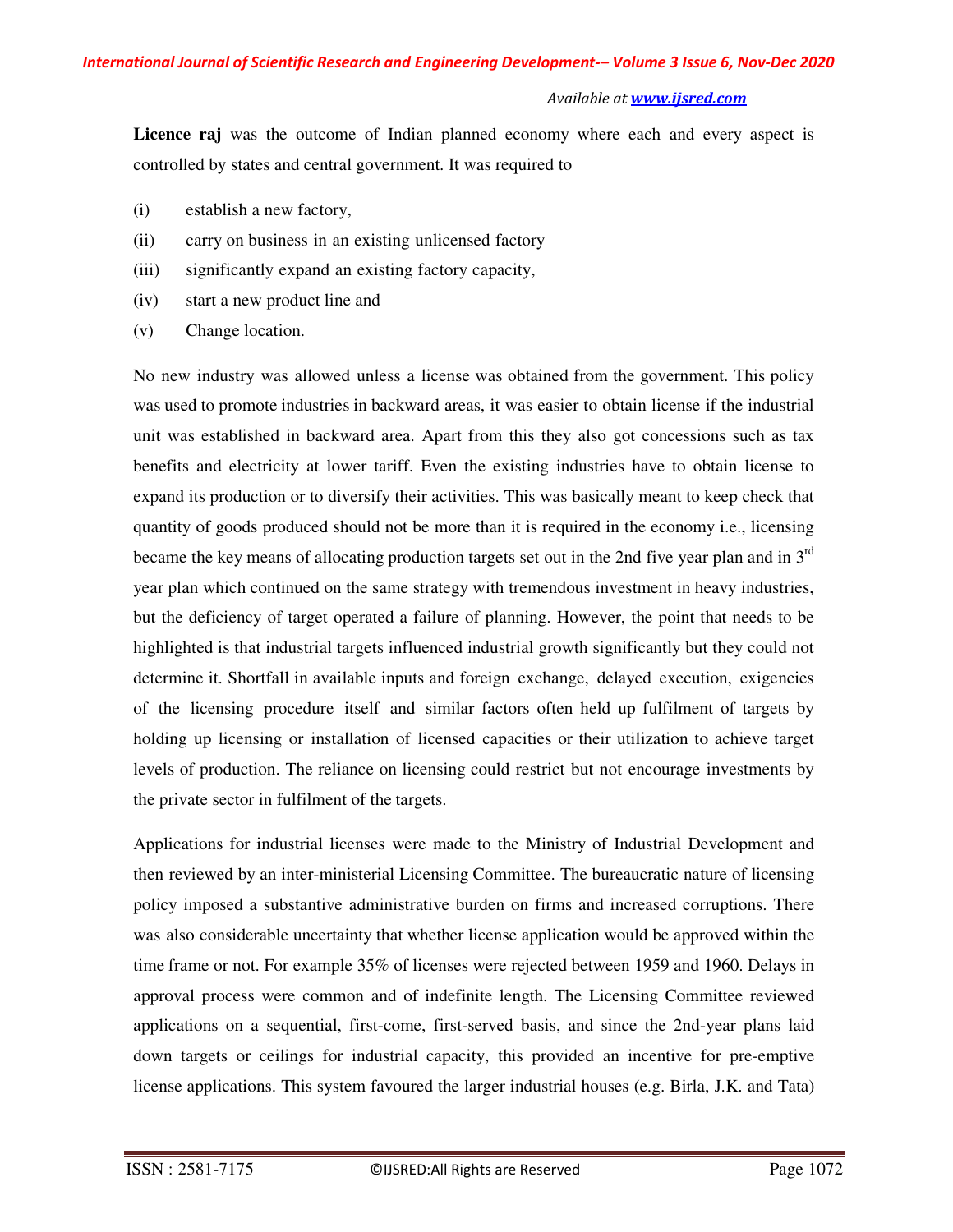which were better informed, organized and submitted multiple early applications as a means of foreclosing on plan capacity as per the reports of Hazari committee.<sup>8</sup> After this, Government of India appointed a committee under the chairmanship of Mr. Subimal Dutt in 1967 known as industrial licensing policy inquiry committee basically to inquiry the working of licensing system in India. The Dutt Committee recognised the fact that industrial licensing which was specifically meant to implement industrial policy of government, but it failed to achieve the objective of planned economic development. It was a negative instrument. The committee while accepting the fact that other monetary and fiscal instruments be pressed into service to achieve the goal of the development, still voted for the continuance of the licensing system as to make it perfect instrument of industrial growth.

Between 1950s and 1980s the economy of India stagnated around 3.5% and there was low annual growth rate.<sup>10</sup> There was a large public sector and losses were incurred by state-owned enterprises. Government sought to restrict the scope and the growth of private sector through industrial policies of 1948 and 1956 along with the licensing procedures hence monopoly of public sector was created ultimately leads to poor infrastructure investment. Many large enterprises in the private sector carried their operations through virtual monopoly and oligopoly. Taking advantage of the absence of foreign competitions, these entered into collusion and eliminated internal competition openly or secretly. They got effective control over the market and exploited the innocent consumers. Many enterprises created artificial scarcities of the products and gave the impression of excessive demand of their products. These enterprises even influenced government policies to their own advantage and ensured favourable tax measure, fiscal incentives for export and foreign collaborations agreements. They raised huge financial resources from financial institutions. Consequently they enjoyed their monopoly power and hence there were restrictive trade practices and to overcome these practices MRTP act of 1970 was passed.

Recognition of the problems in economy environment of India because of prevailing licensing system led to various reforms undertaken in 1970s which made an attempt to consolidate the application process and to boost exemption and expansion limits. The Industrial Policy Statement of 1973 culled high-priority industries where investment from large industrial houses and foreign companies would be permitted and Industrial Policy Statement of 1977 set emphasis on decentralisation and development of small-scale and cottage industries.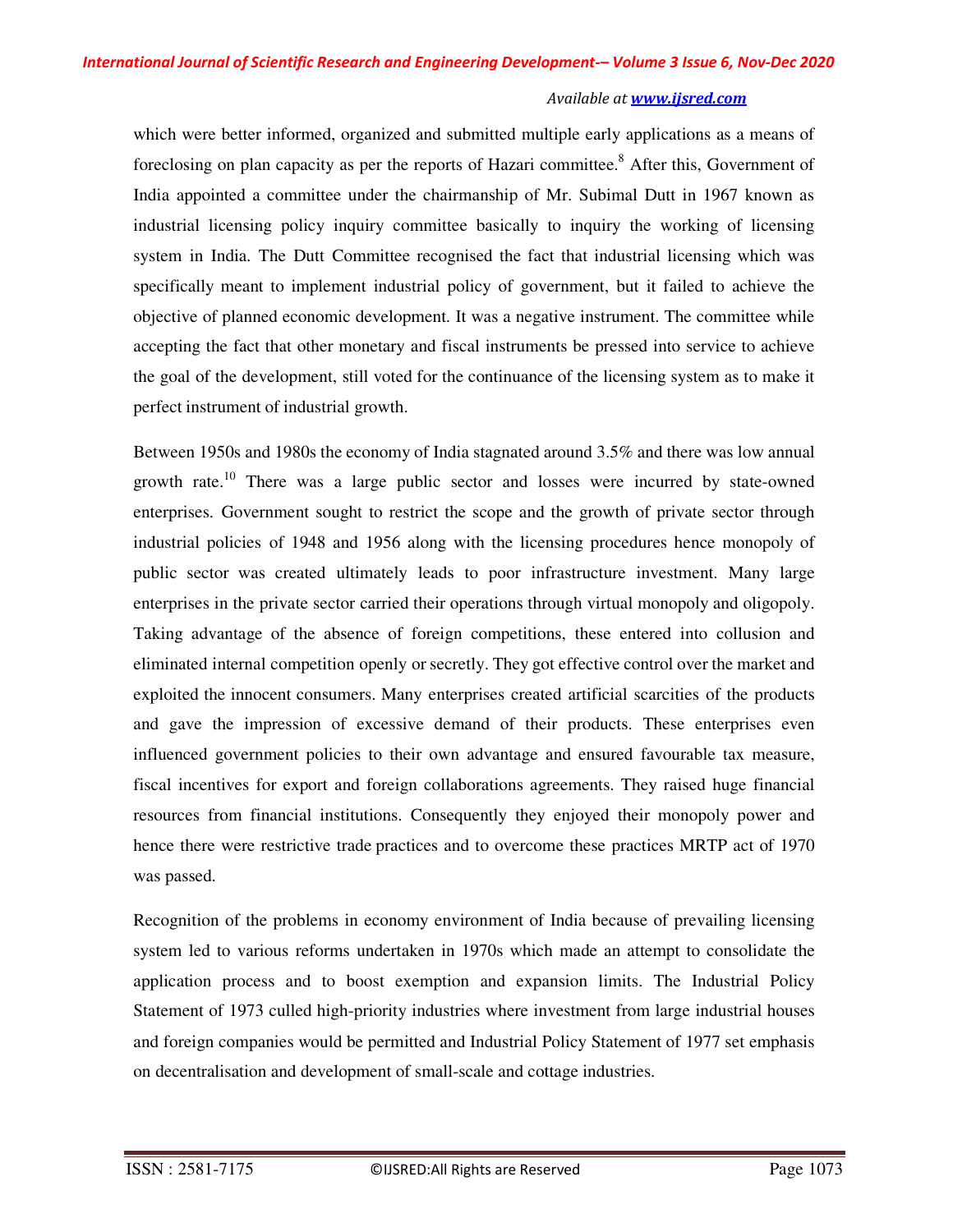Before 1980s witnessed that economy was largely based on central planning, set out the private sector at periphery of the economy. But 1980s onwards, Indira Gandhi and his son Rajiv Gandhi began a process of liberalising. The general assembly brought about the industrial policy statement of 1980. Main gist of industrial policy was to regularise the excess capacity installed over and above the license capacity .Apart from this government also proposed to adopt privileges of automatic expansion of capacity to all industries so that there would be full utilisation of capacity and maximization of production. In pursuance of this policy a new licensing policy was adopted which aimed at reviving the economic infrastructure inhabited by infrastructural gaps and inadequacies in performance. The objective of new licensing policy reflected a thirst for the yields of industrialisation and economic progress .This policy exempted the licensing requirement for an existing licensed undertaking to substantially increased production capacity on the existing lines,

If the total investment does not exceed at 3 crore and if it does not require foreign exchange in excess of 10%of ex- factory value of output or rupees 25 lakh whichever is less. No new license was required to manufacture a new item and no license should be obtained for small scale units to produce any of the items reserved for the sector under the following conditions-

- Unit must not belong to any dominant undertaking as defined in MRTP act.
- The unit and other interconnected unit must not possess asset exceeding rupees 20 crore.
- In respect of foreign ownership, there must not be over 40% of equity owned by foreign companies or subsidies or foreign individual.
- The item must not fall under schedule A of industrial policy of  $1980$ .<sup>13</sup>

To sum up, the industrial policy of 1980 had liberalised licensing for large and big business houses but by blurring the distinction between small scale and large scale industries it sought to promote latter at the cost of former.

# **1991 First Generation Reforms**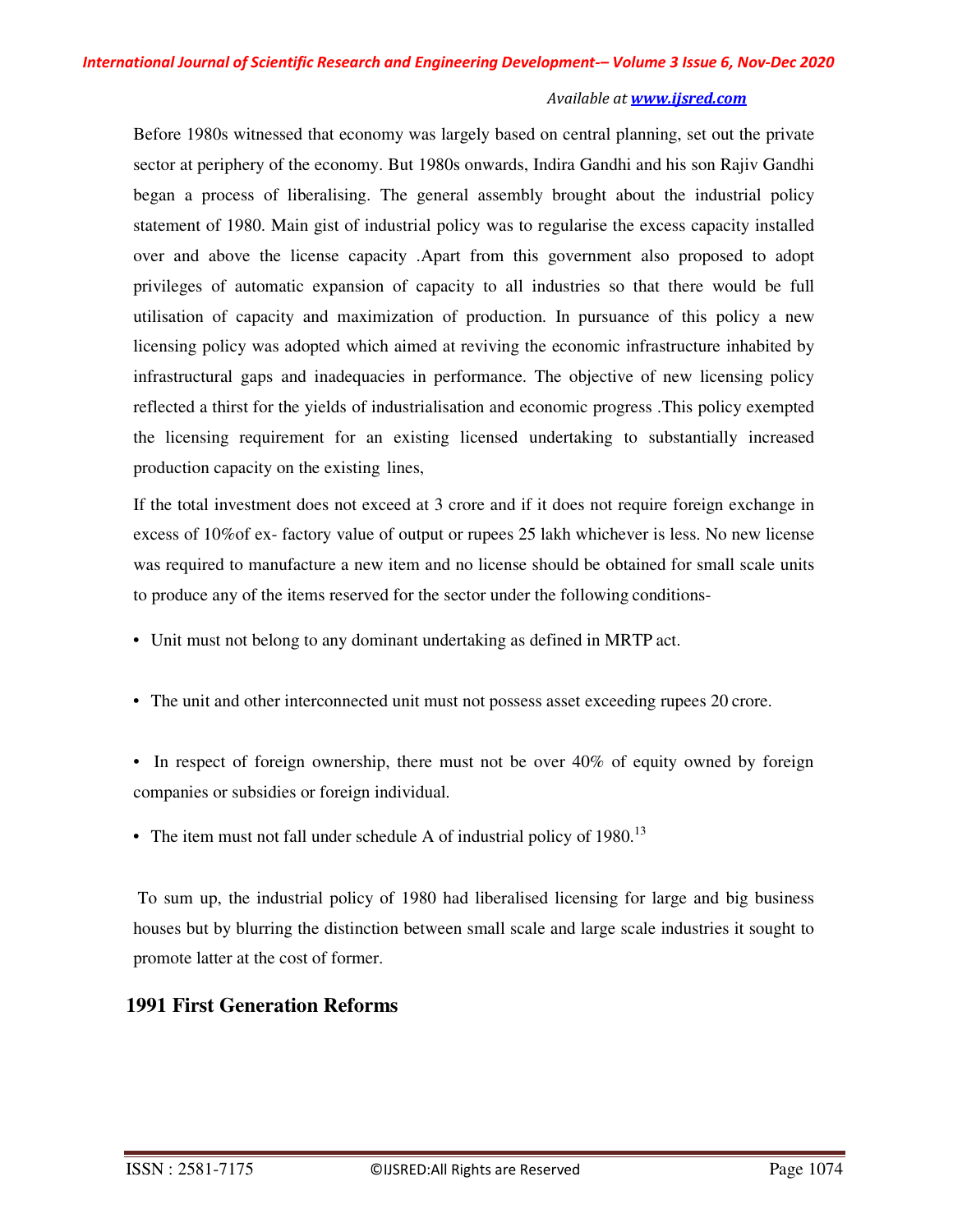Dr. Manmohan Singh was appointed to the position of Finance Minister in 1991 under Prime Minister P.V. Narasimha Rao. He faced the crucial 1991 Balance of Payments crisis.India's foreign reserves barely amounted to US\$1 billion, enough to pay for a few weeks of imports.

In 1991, Singh ushered in the dramatic, first generation economic reforms. They were dramatic in that they were "structural", dismantling many post-Partition socialist-style policies.<sup>14</sup> The changes aimed to unshackle Indian firms and entrepreneurs from red tape, foster competition, and open India to the global economy. Singh started the process of simplification and rationalisation of the tax system. Many controls and regulation on the industry were removed, which meant the death of the Permit Raj and a free rein to entrepreneurs.

The reforms may be put into three broad categories: External Sector Reforms, Foreign Direct Investment (FDI) Reforms, and Financial Sector Reforms. Each is discussed in turn below, with greatest emphasis on the first category. Across all three categories were three common denominators: de-regulation, privatisation and rationalisation.

## **External Sector Reforms**

The "external sector" includes not only to international trade (imports and exports), but also to exchange rates and capital flows. Indian reforms on trade were particularly impressive, even dramatic. The foreign trade policy in India was made very restrictive after initiation of the programme of industrialisation in the Second Plan. Only import of capital equipment, machinery, components, spare parts, industrial raw material was allowed. Import of all inessential items was strictly controlled. In order to rectify the situation, devaluation was carried out. It was followed by announcement of new foreign trade policy and foreign trade reforms.

There are some of the major measures which have been undertaken to reform the external sector of the nation:

# **Exchange Rate Stabilisation**

The rupee was overvalued for most of the period prior to 1991 thus adversely affecting exports. The rupee was devalued twice in July, 1991 amounting to cumulative devaluation of about 19 precent.India also dismantled the dual exchange rate system it had created to cope with the 1991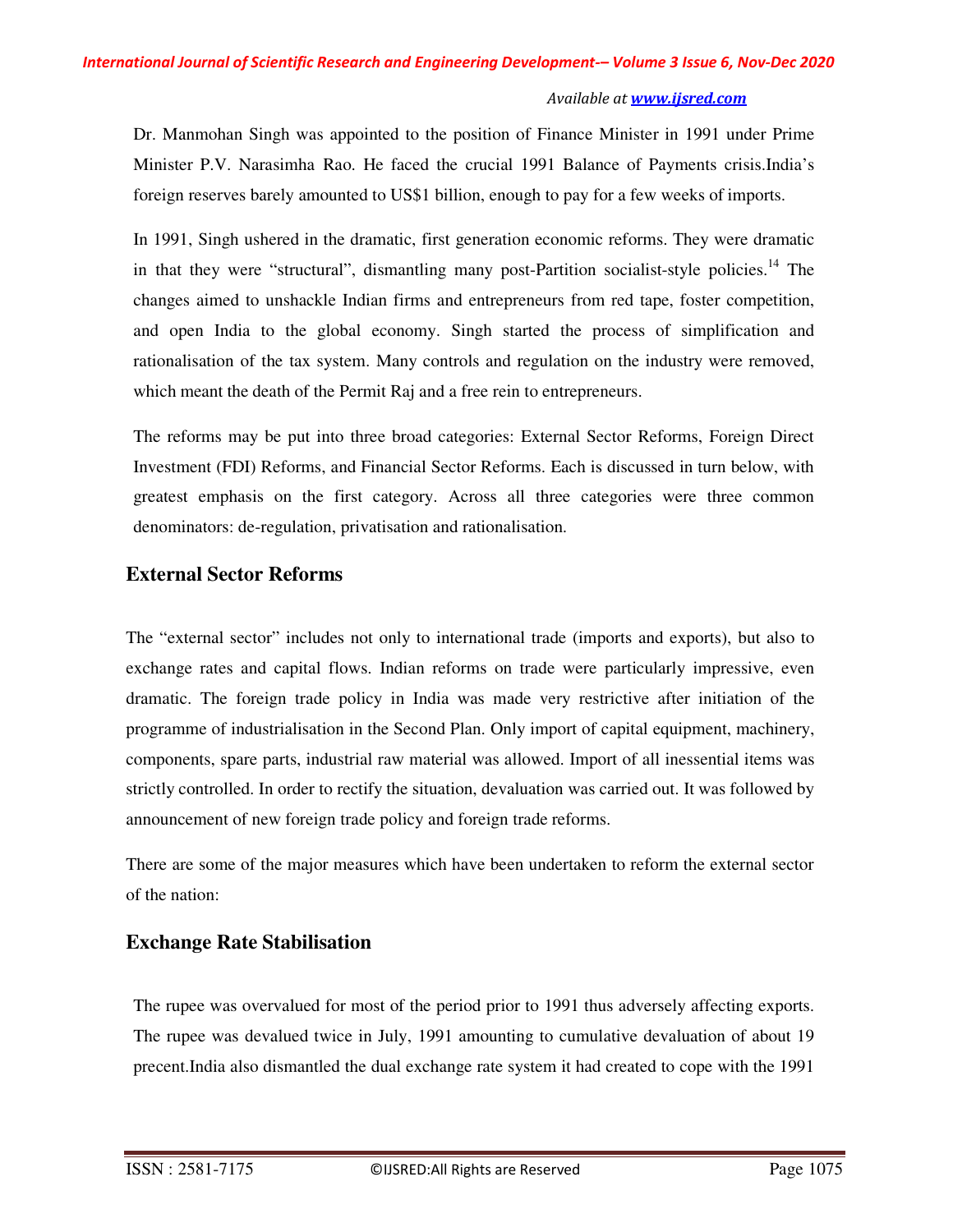BOP crisis, eliminated foreign exchange licensing, and requirements concerning export-based imports and import compression.<sup>15</sup>

The RBI used to control the foreign exchange in accordance with the Foreign Exchange Regulation Act, 1973, as amended periodically. By 1993, and since then, the rupee was freely convertible for all current account transactions (i.e., for purposes of Article VIII of the Articles of Agreement of the International Monetary Fund).<sup>16</sup> To be sure, the float is a managed one, but that is hardly peculiar to India. And full capital account liberalisation has yet to occur, which again is not an expectation unique to India. It was in 1994 that various types of current account transactions were liberalised from exchange control regulations with some indictive limits. Certain capital account Anne O. Krueger &Sajjid Z. Chinoy, Introduction, in Reforming India's External, Financial, and Fiscal Policies. transactions were also freed from exchange controls. India is moving towards fuller capital account convertibility in a phased manner.

# **FDI Reforms**

Amidst the first generation reforms were legal and policy changes to encourage FDI. Egregious regulations were wiped away in favour of aggressive inducements to attract multinational corporations (MNCs) to open, expand, and operate production facilities in India, and hire Indian workers. Three such clusters of measures stood out.

- India relaxed investment (equity share ownership) limits on foreign direct investment (FDI) in certain sectors, such as telecommunications. In particular, reversing pre-1991 strictures, India dropped its insistence on restricting FDI entry to government-determined priority sectors, and eliminated its 40 percent cap on foreign equity participation in joint ventures (JVs).
- India eliminated trade-related FDI restrictions. No longer was a foreign direct investor obligated to export a certain percentage of its production. That obligation had been as high as 100 percent in some sectors, and was manifestly designed to protect Indian producers of like products. India also dropped domestic production content obligations, so foreign investors could source inputs and intermediate items from the most efficient suppliers, whether they were Indian or not. Again, the pre-1991 rule had been designed to protect domestic suppliers.
- India created Special Economic Zones (SEZs). They were modelled loosely after the famous SEZs in China inaugurated in the late 1970s in the Deng Xiaoping era.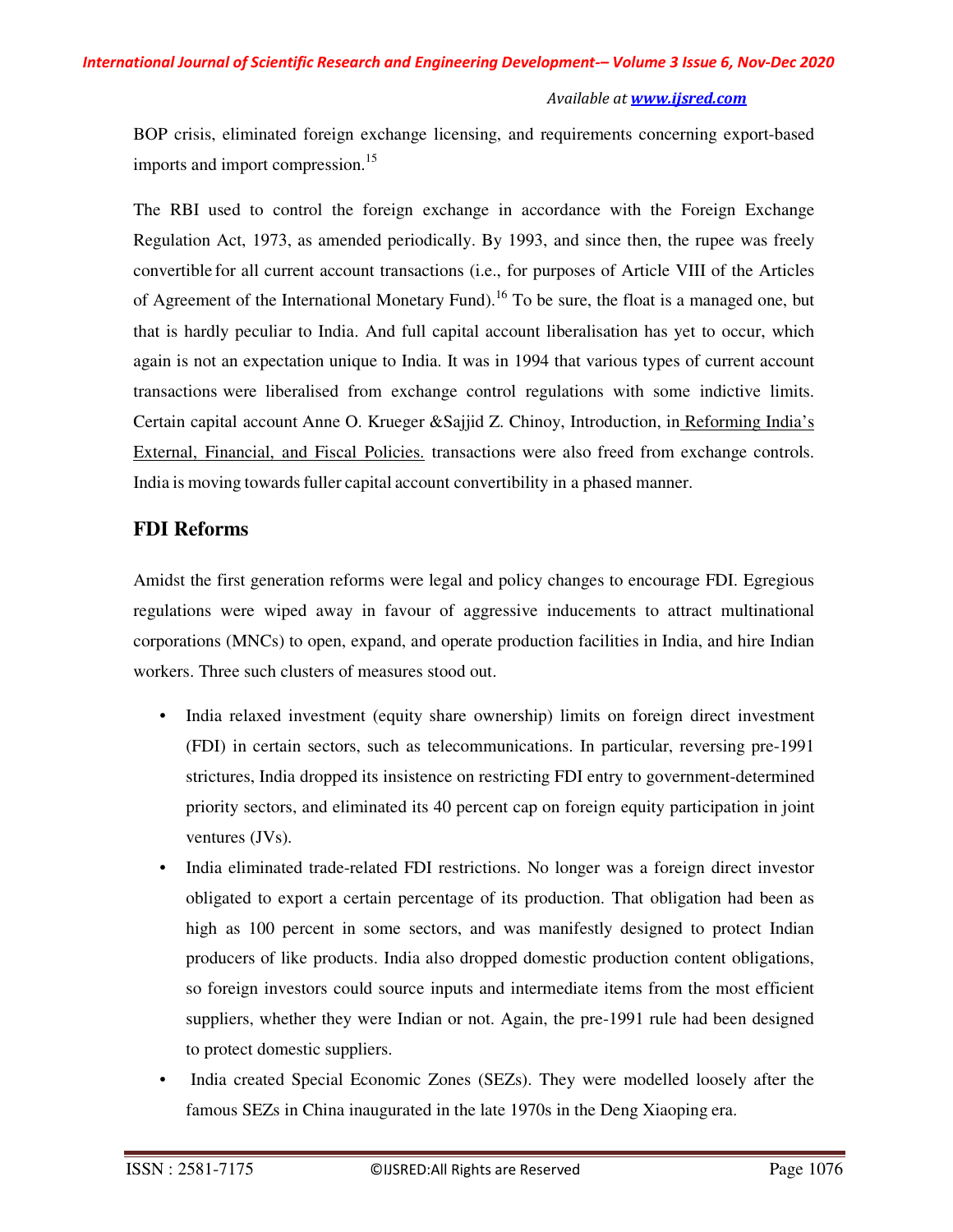• India began improving its intellectual property (IP) regime. Foreign direct investors (as well as exporters) look carefully at the state of intellectual property rights (IPRs) as a factor in deciding where to place an investment: they expect not only protection at least at internationally-acceptable levels, but also actual IPR enforcement by legal and judicial authorities. And they do not want to be forced to transfer patents, trademarks, copyrights, or trade secrets to local firms. As the 1998 WTO Appellate Body Report in the India Patent dispute India emerged from the Uruguay Round (1986-1994) of multilateral trade negotiations with a sub-par record on enactment and enforcement of IP laws.<sup>19</sup> So, with the 1991 reforms, India loosened requirements about technology transfer. It extended patent protection to pharmaceuticals, agricultural chemicals, and certain food products.

# **Financial Sector Reforms**

Financial sector reforms aimed to liberalize commercial and investment banking markets and institutions operating in India. Three market reforms were key: partial freeing of interest rates; promotion of competition among commercial and investment banks; and creation of a new securities exchange for equities trading.20 The reforms also included technological innovations, such as electronic trading and un-certificated securities, and greater efficiencies in clearing and settlement.

Underlying all three categories was a shift in economic ideology from the era of Prime Minister Nehru and his daughter, Prime Minister Indira Gandhi: away from central planning, and toward the market. Trade was not to be discouraged, but promoted. Foreign investment was not to be regarded with suspicion, much less hostility, but to be pursued. Finance was not to be a backward and inefficient sector, but rather a dynamic, innovative link between savings and investment. Among the many indicators of the paradigmatic shift was the shrinkage in the size of the Indian government. The central government fiscal deficit as a percentage of GDP dropped from 7.7 to 5.5 percent between 1990-1991 and 1992-1993.

The reforms worked quickly. Spurred by a private sector unshackled from government strictures, real annual growth in Indian GDP exceeded 6 percent in the mid-1990s. In 1996, the share of exports in Indian GDP rose to 9.2 percent, and between 1993 and 1996, Indian merchandise exports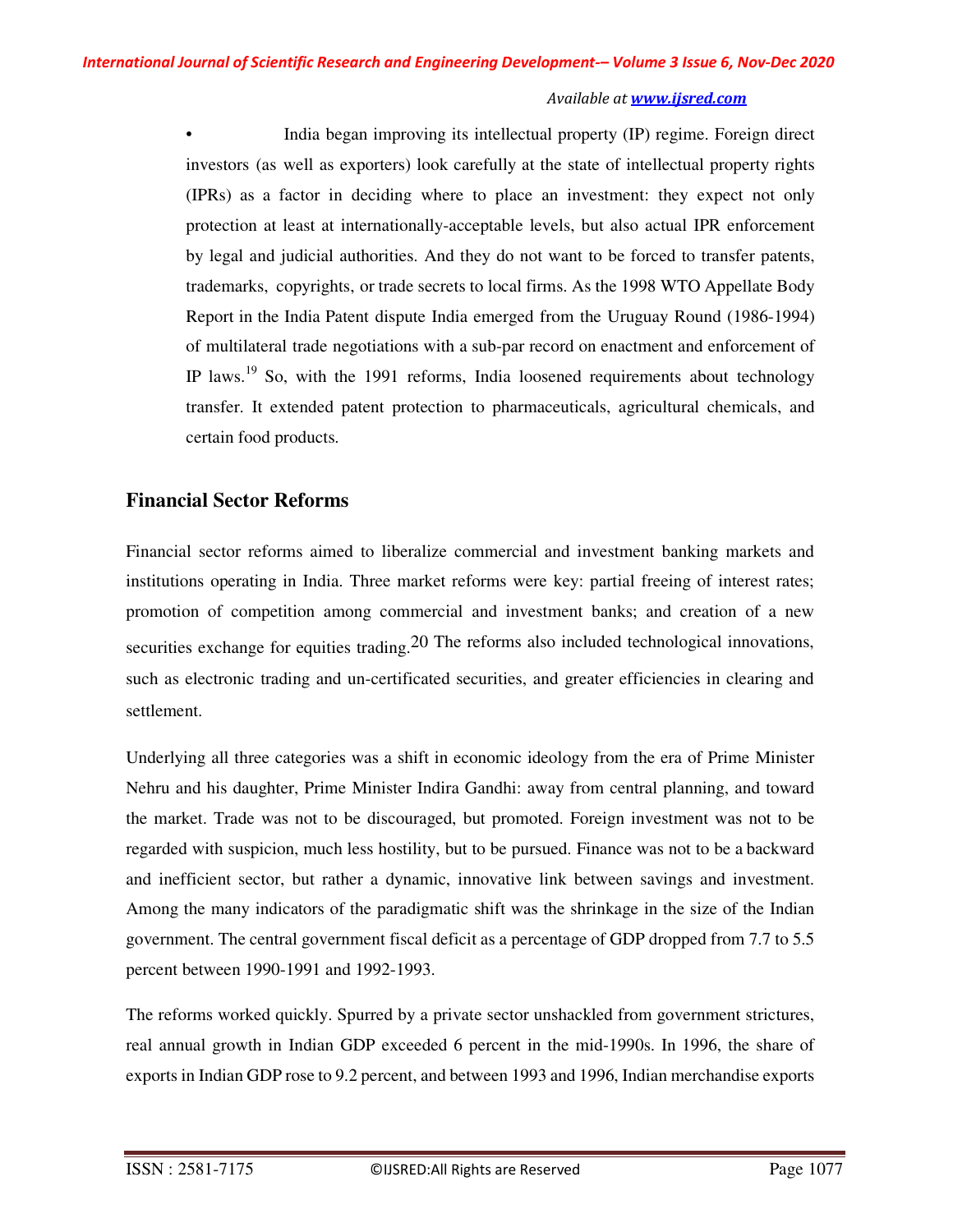and imports (measured in U.S. dollar value terms) grew at an average rate of 20 percent per annum.<sup>21</sup> The share of India in the growth of world exports increased. So:

Together with deregulation of industry and fiscal stabilisation, these external sector reforms yielded exceptionally good results by the mid-1990s. Export growth soared to 20 percent in three successive years, inward remittances quadrupled to \$8 billion by 1994-95, foreign investment rose from negligible amounts to over \$6 billion by 1996-97, foreign exchange reserves climbed steeply from the precarious levels of 1991 to over \$26 billion by the end of 1996-97, and the debt-service ratio was halved over the decade.

# **Competition Policy Era**

LPG model liberated the industry from the shackles of the licensing system, reduced the role of public sector and encouraged foreign private participation due to which India became a global which expanded the scope of international and intercultural relationships The modern organisation is a global organisation that has to compete in global prospective. Hence, Indian markets now have to face competition from within the country and outside. After financial crisis highlighted the importance of healthy and effective competition thereby firms would innovate more and keep their prices down for consumers and ultimately improves productivity.<sup>22</sup> Increased competition gave the customers wider choice in purchasing better quality goods and services Competition helped the firms to utilise the capacity to produce, it increases the efficiency and optimum allocation of resources so that productivity can be improved. Competition act of 2000 was passed removing the MRTP act as it was not in tune with liberalisation policy, to promote ensure freedom for all participants in market, promote and sustain all types of competition, prevent and discontinue those practices which are against policy of competition, to prevent the dominant power in the market and to regulate amalgamations and acquisitions which are likely to reduce competitions.

# **New Needs for Competition Policy**

The Indian corporate sector has utilized a variety of strategies in the post-reform period to cope with the increasing competitive pressures due to internal and external liberalisation. With the maturing of the Indian oligopolies, the competition policy needs of the country are also undergoing changes. Some salient aspects of the changes in the Indian industrial sector are: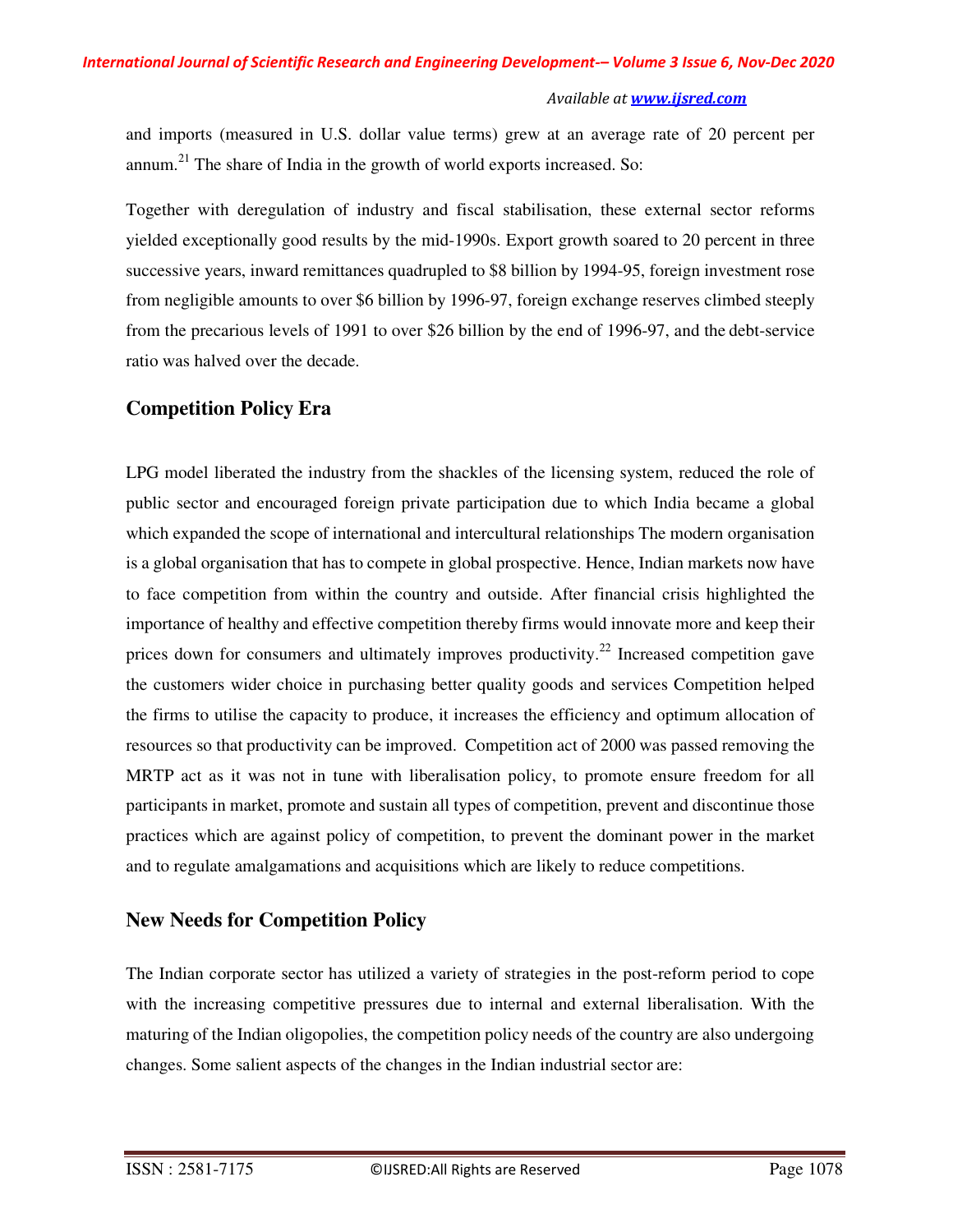- The Indian corporate sector is vigorously restructuring itself. Restructuring is mainly geared towards consolidation in few chosen areas to correct the inefficiencies created by over-diversification in the pre-reform era.
- MNCs have actively participated in the merger and acquisition process to get market entry or to strengthen their presence. Acquisitions have been used by MNCs to quickly get access to various complementary assets.
- MNCs are better placed for domestic firms in the acquisition game because of their deep pockets and relatively cheaper access to capital. The intentions to invest in India by MNCs are significantly influenced by these differences in the cost of capital.
- The reliance of the Indian corporate sector on foreign technology purchase has increased. More and more technology flows are now tied with equity. Purchase of technology (especially foreign) is taking precedence over R and D; in house technology generation has taken a backseat. Besides, a large variety of inter-firm alliances are taking place.
- Firms are making efforts to improve manufacturing capability. This is being done through building alliances as well as through initiatives within the firm. Quality upgradation seems to be an important priority. These efforts at improving manufacturing capability may still prove to be inadequate to meet the competitive challenges. These inadequacies may also adversely affect India's chances of efficiency seeking FDI, the need for which has been emphasised.
	- Product differentiation strategy seems to be dominating over strategies of building distribution and marketing related complementary assets. Such a strategy helps Indian firms to stand up to transnationals with their strong and internationally recognised brands. Yet, because of inadequate attention to R and D and manufacturing, which have significant pay off but in the long run, the long-term competitiveness of many Indian corporates is in doubt. Besides, interestingly, distribution and marketing related expenditures (and not advertising) seem to have led to higher margins and profitability in the 1990s.
- Export based growth strategies are being adopted by some of the corporate sector firms but such strategies are not widespread; export orientation increased appreciably in the early years of reform but have seen a major collapse since 1997-98. Overall, exposure to the international market is still inadequate to put the Indian firms on higher growth and learning trajectories.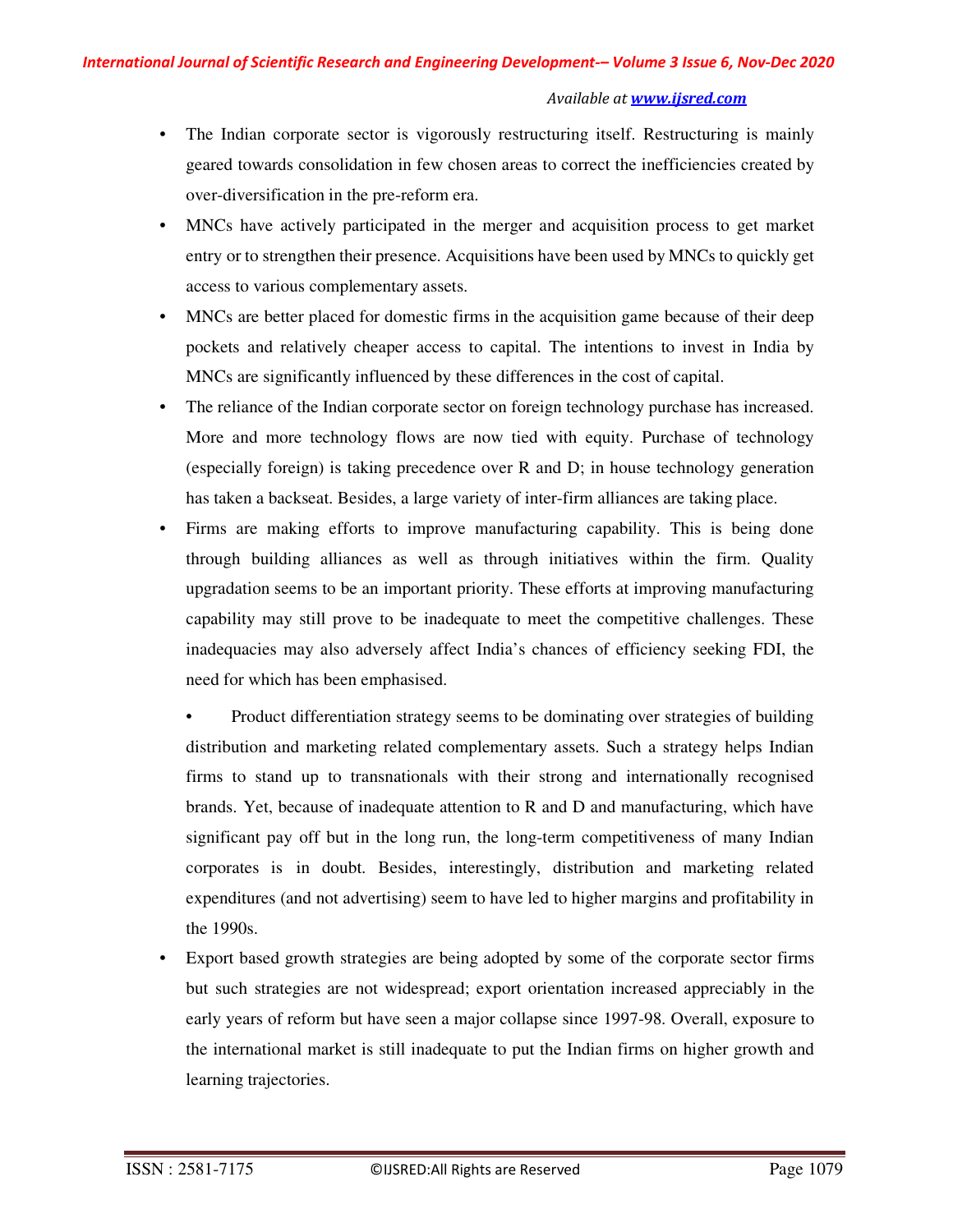- Overall, concentration levels in most Industrial groups have either shown no trend (increase/decrease) or have declined during the 1990s. In very few product groups a trend increase was observed during the post-reform period. However, a large number of industries remain very concentrated even in the late 1990s.
- While no significant trend was observed in the price cost margins for most of the industries profitability rates were positively affected by product group specific concentration levels in the 1990s. The fact that a similar relationship has been observed for the 1970s and 1980s suggests stability of the links between concentration and profitability.

The policy initiatives will need to encourage investments in R&D and in complementary assets like manufacturing, etc. It would also have to ensure rapid increases in exports. The cost of capital advantage of the MNCs is real and needs to be tackled squarely. Else, the Indian corporate sector may not be able to win the battle in spite of all the strategic initiatives mentioned earlier. At the moment, the MNCs seem to hold an unfair advantage over domestic firms in the M&A game. Despite the fact that there is no increase in concentrations in most industries, they remain high in many industry groups. While it is difficult to ascertain whether higher profitability in concentrated industries is a result of collusion or higher efficiency, given the positive link between profitability and concentration, a competition policy focus on concentrated industries is unavoidable. However, as Indian oligopolies mature with a wide range of non-price competitive strategies, the task of competition authorities to distinguish between market power and efficiency related influences will become increasingly difficult.

# **Current Scenario and Challenges Faced by Indian Economy**

From the beginning of the second decade of the present century, the bad phase of Indian economy started where the GDP growth rate remained below 5 percent for the two consecutive years in 2012-13 and 2013-14.<sup>24</sup> This below 5 percent growth rate for two consecutive years was last witnessed way back in 1986-87 and 1987-88. However, in the current financial years i.e. 2014-15, Indian economy started showing the signs of recovery and is poised to overcome the below percent growth rate witnessed for the last two years. This moderation of growth after achieving three consecutive years of above 9 percent growth rate between 2005-06 and 2007-08 is the fall out of failure of Indian economy to cope with several external and internal challenges.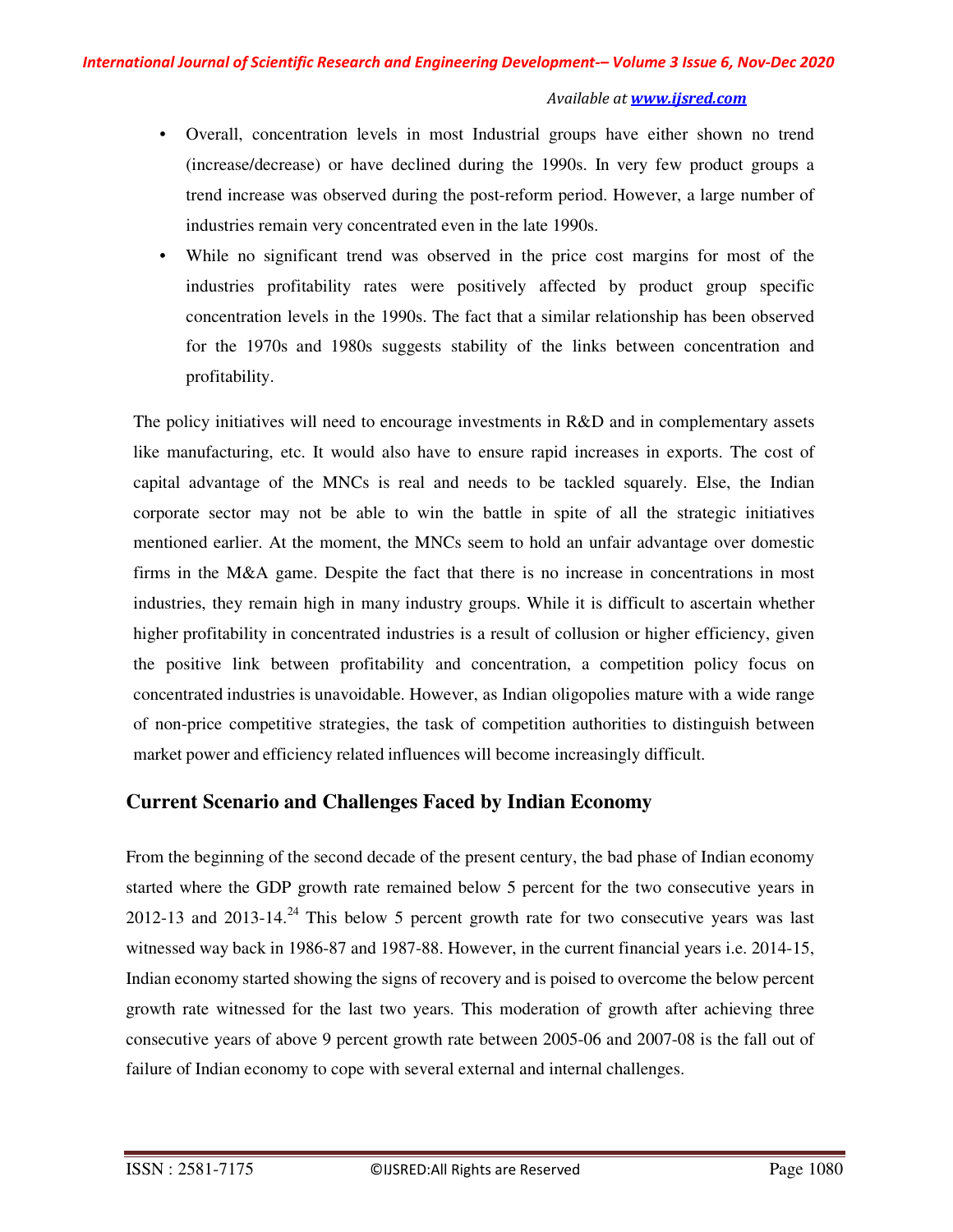In the external sector, persistent uncertainty in global outlook caused by crisis in Euro area and general slowdown in global economy compounded by structural constraints and inflationary pressures in domestic economy resulted in protracted slowdown. In order to cope with the external challenges like global slowdown, country should have adequate foreign exchange reserves, sustainable level of current account deficit (CAD), stable exchange rate, etc.

However, things have improved a little now as the year 2013-14 ended with the CAD of 1.7 percent of GDP, exchange rate after plummeting to INR68 per US\$ in August 2014 improved to INR 60.49 foreign exchange reserves raised to USD314.9 billion dollars in June 2014. These developments on external account have generated some optimism that Indian economy is now better prepared to confront the challenges in external economy.

In the domestic arena also, improvement is observed on fiscal front as fiscal deficit declined from percent of GDP in 2011-12 to 4.5 percent in 2013-14. Much of this improvement on fiscal front is achieved by reduction in expenditure rather than improvement in revenue. Nevertheless, the corrections in fiscal and current account deficit augur well for macroeconomic stabilization.

Despite the improvement in twin deficits, some structural challenges are enumerated by Economic Survey 2013-14 which were responsible for current economic slowdown in India –

- Difficulties in taking quick decisions on project proposals have affected the ease of doing business. This has resulted in project delays and insufficient complementary decisions.
- Ill-targeted subsidies cramp the fiscal space for public investment and distort allocation of resources.
- Low manufacturing base, especially of capital goods and low value addition in manufacturing. Manufacturing growth and exports could be facilitated with simplified procedures, easy credit and reduced transaction cost.
- Presence of large informal sector and inadequate labour absorption in the formal sector. Absence of required skills is considered as an important reason.
- Sustaining high economic growth is difficult without robust agriculture growth. Low agricultural productivity is hampering the economic turnaround.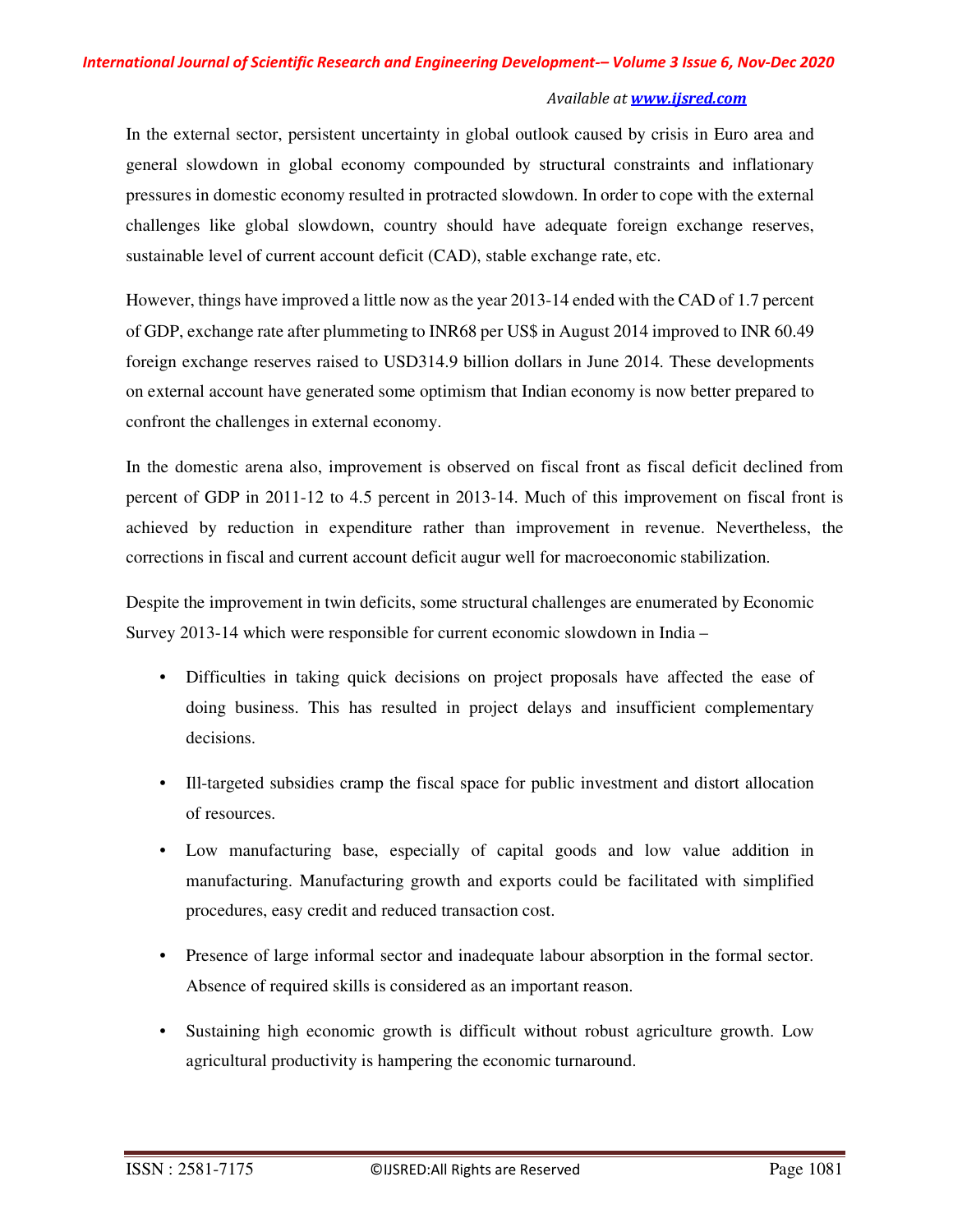• Issued related to significant presence of intermediaries in different tiers of marketing, shortage of storage and processing infrastructure, interstate movement of agriculture produce needed to be addressed.

Other challenges faced by Indian economy which hamper the movement towards higher growth trajectory includes energy, infrastructure, growth inequalities, policy paralysis, slow employment growth, disappointing manufacturing sector growth, slowdown in services particularly internal trade transport and storage etc.

For the revival of sustainable growth of over 8 percent in the coming years, a multi-pronged approach is required to correct the structural anomalies. Growth and employment generation can be improved directly by increasing the investment rate. But investment cannot be increased by merely manipulating the interest rate. If an investor didn't find the atmosphere conducive to make adequate returns on expenditure, low interest rates can't force to invest savings. Thus the foremost challenge before the new government is to create an environment which is investment friendly and which can attract capital not from just domestic sources but from the foreign sources as well.

# **Conclusion: The Way Forward**

We have highlighted some of the major dilemmas faced by economies in transition in the context of competition policy, and argued that some of the solutions to these dilemmas are not simple. Broadly, competition policy is essential for an economy in transition as it complements other liberalising initiatives. However, the scope, sequencing and timing of competition and other policies will have to be determined by each economy according to its on compulsions and needs.

Like other countries, India will have to explicitly take into account its historical and the socioeconomic context while contemplating competition policy reforms. Many of the extant distortions in the market have been caused by earlier policies/institutions. In such a scenario, simultaneous dismantling and creation of institutions to safeguard competitive forces is a difficult task. There are different perceptions about the major competition related problems facing the country today. Consequently, developing a consensus on competition issues will remain a complex task. The analysis strongly suggests that significant efforts are required at the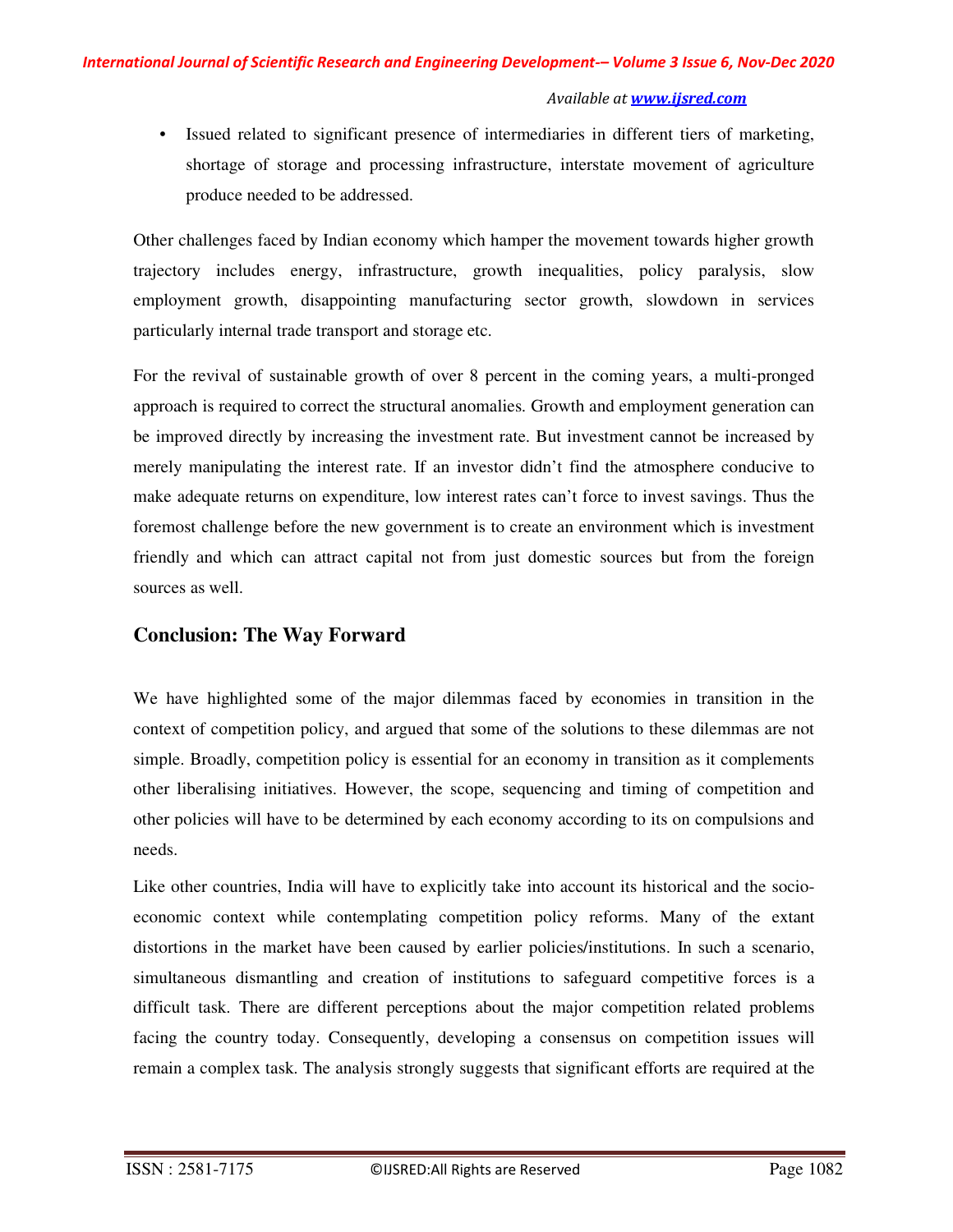policy level to explicitly recognise the links between policies relating to competition, trade and investment on the one hand and macroeconomic policy initiatives on the other.

It is time that the ministries of finance, industry, commerce and Law work together! It also needs to be recognised that due to contextual and other differences, no single institutional model is applicable everywhere. While such differences will remain, certain basic principles in institution building like independence of the competition agency, adequate resource availability, significant analytical skills and transparency of its actions would be crucial for deterring anticompetitive behaviour in all countries. Selection of personnel is one of the most important parts of institution building. It may also be crucial to ensure that the regulators do not become overenthusiastic, resort to over-regulation and misuse their powers. Capture of the competition agency by the regulators is as likely as the capture by the regulated. Such a fear seems more real in de-regulating environments like India. Ill-defined jurisdictions only facilitate such overenthusiastic regulation.

At last we want to conclude, in India protection and controls are being replaced by a competitive and de-regulated open economic system. In the pre-reform era, various restraints to competition existed:

- (i) investment restraints (licensing);
- (ii) control over acquisition of economic power through Monopolies and Restrictive Trade Practices Act (MRTP);
- (iii) public sector reservation for infrastructure and other industries creating monopolies in various areas;
- (iv) product reservation for the small-scale sector;
- (v) government procurement policies favouring public and small-scale sectors;
- (vi) rade restrictions and high tariffs; and
- (vii) restrictions on foreign direct investment.

The new economic policy has both the positive as well as negative results for India. Because of the globalisation opportunity to access global market, high technology, and increased possibility of large industries of developing countries to become important players in International era. On the other hand it compromised welfare and identity of people belonging to poor countries and widened the scope of economic disparities among people and nations. Market economy has increased the consumption of high income groups and growth has been only in service sector